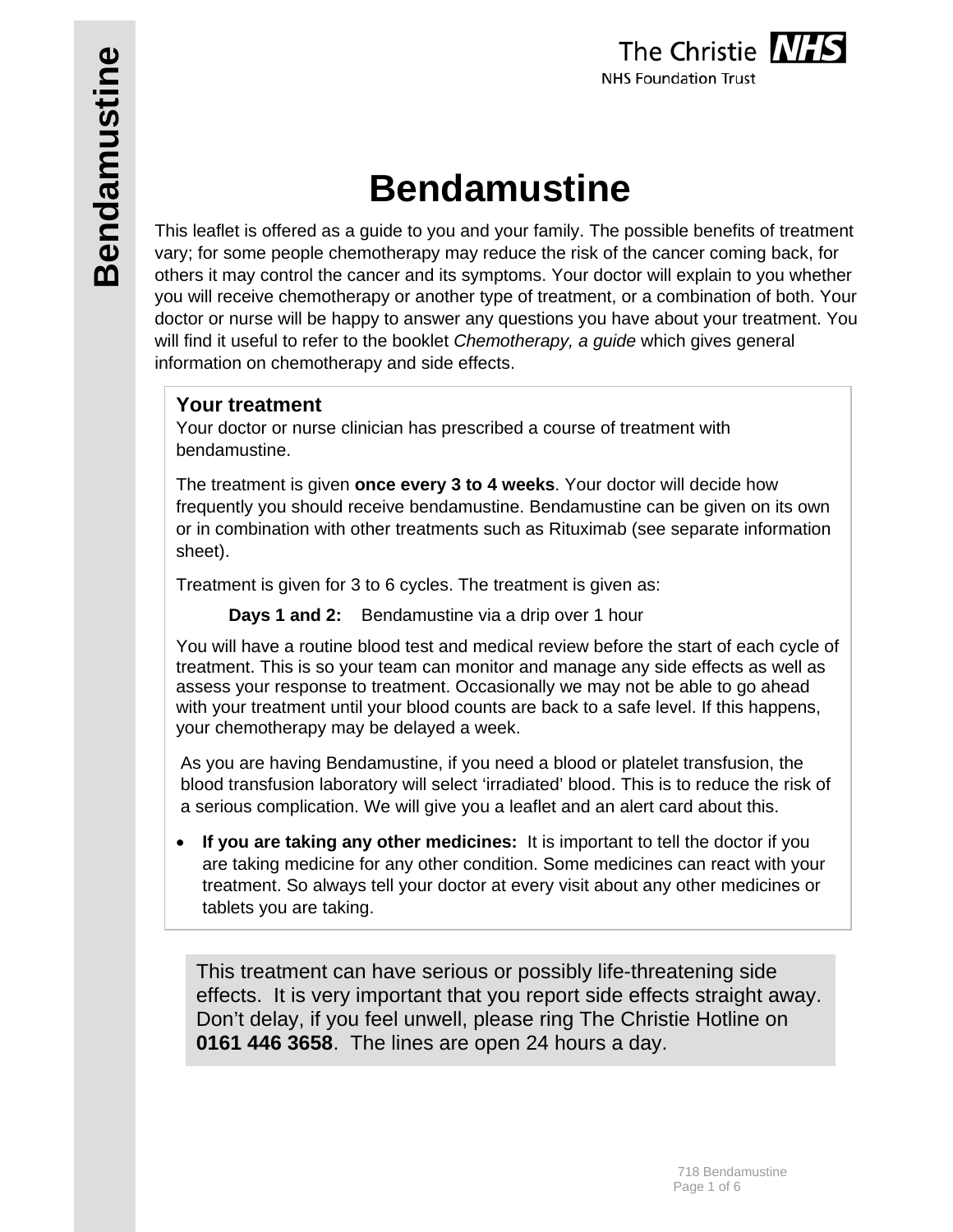# **Possible side effects**

Chemotherapy can cause many different side effects. Some are more likely to occur than others. Everyone is different and not everyone gets all the side effects. Most side effects are usually temporary, but in some rare cases they can be lifethreatening. It is important to tell your hospital doctor or nurse about any side effects so they can be monitored and, where possible, treated.

## **Tumour Lysis Syndrome**

This treatment may cause the rapid breakdown of lymphoma cells, which may lead to abnormalities in the blood. This problem is more likely if you have a lot of disease or if your kidneys do not work as well as they should do. Your doctor will tell you if you are at risk. You may be given a kidney-protective medicine called allopurinol for the first cycle of treatment, and your doctor may do additional blood tests to monitor this side effect. We sometimes admit patients for the first treatment to give intravenous fluids and kidney-protective medication and twice daily monitoring of blood tests for 48 hours.

# **Common side effects (more than 1 in 10)**

# **Increased risk of serious infection**

You are vulnerable to infection while you are having chemotherapy. Minor infections can become life-threatening in a matter of hours if left untreated. Symptoms of infection include fever, shivering, sweats, sore throat, diarrhoea, discomfort when you pass urine, cough or breathlessness. We recommend that you use a digital thermometer so you can check your temperature. You can buy one from your local pharmacy.

## **If you feel unwell, you have symptoms of an infection or your temperature is 37.5ºC or above, or below 36ºC contact The Christie Hotline straight away**.

# **Anaemia (low number of red blood cells)**

While having this treatment you may become anaemic. This may make you feel tired and breathless. Let your doctor or nurse know if these symptoms are a problem. You may need a blood transfusion.

## **Nausea & vomiting (sickness)**

You may have mild to moderate nausea and vomiting. You will be given anti-sickness tablets to take at home, in addition to intravenous anti-sickness medication before every dose of Bendamustine. If you continue to feel or be sick, contact your GP or The Christie, your anti-sickness medication may be changed or increased.

## **Lethargy**

Some chemotherapy may make you feel tired and lacking in energy. It can be frustrating when you feel unable to cope with routine tasks. If you do feel tired, take rest and get help with household chores. If necessary, take time off work. Gentle exercise such as walking can be beneficial.

## **Hair thinning**

Some hair loss may occur during treatment. It is advisable to avoid perms, colours, use of hot brushes and vigorous, frequent washing that could increase hair loss. Please remember that this is a temporary side effect and your hair will grow back when your treatment is completed. If you would like an appointment with the wig service, this can be arranged for you by visiting the cancer information centre, or call **0161 446 8100**. Ask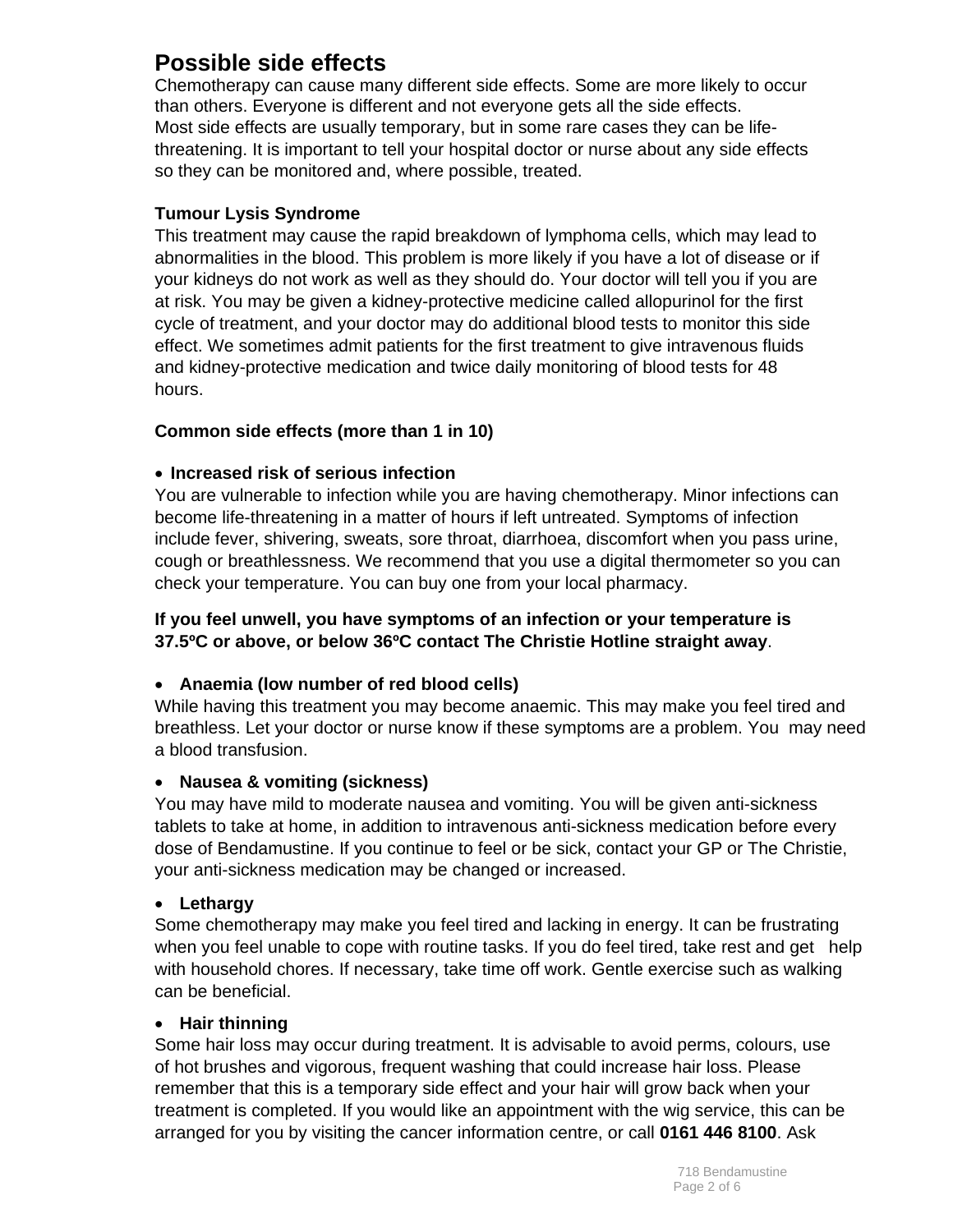the staff for a copy of 'The Wig Fitting Service.' The Maggie's centre runs a head care workshop. Contact Maggie's on **0161 641 4848** or email **manchester@maggiescentres.org** to arrange an appointment.

#### **Upset bowels**

You may get upset bowels with this chemotherapy:

**Diarrhoea.** If this becomes a problem while you are having treatment, anti-diarrhoea tablets can be bought from a pharmacy or prescribed by your GP for a temporary period until this is resolved. If the problem persists contact The Christie. Ask the staff for a copy of 'Eating: Help Yourself' which has useful ideas about diet when you are having treatment.

**Constipation.** Try to drink plenty of fluids and eat foods high in fibre. Tell your doctor who may prescribe a suitable laxative.

#### **Uncommon side effects (less than 1 in 10)**

#### **Infusion related reactions**



#### **Bruising or bleeding**

 $\sqrt{N}$ 

This treatment can reduce the production of platelets which help the blood clot. Let your doctor know if you have any unexplained bruising or bleeding, such as nosebleeds, bloodspots or rashes on the skin, and bleeding gums. You may need a platelet transfusion.

#### **Effect on the heart**

Although this is not common, Bendamustine can cause palpitations, irregular heart beat or pain in the chest. Please phone for an ambulance if you have chest pain. It is very rare for Bendamustine to cause heart attacks. If you have questions about this side effect, please discuss this with your doctor.

#### **Sore mouth**

Your mouth may become sore or dry, or you may notice small mouth ulcers during this treatment. Drinking plenty of fluids and cleaning your teeth regularly and gently with a soft toothbrush can help to reduce the risk of this happening. We can prescribe a mouthwash for you to use during treatment. You can dilute this with water if your mouth is sore. Ask your doctor or nurse for further advice. There is also general mouth care information in the chemotherapy booklet. If you continue to have a sore mouth, please contact The Christie Hotline.

#### **Skin rash**

You may develop a skin rash. This is usually mild and easily treated. Please tell your doctor on your next visit.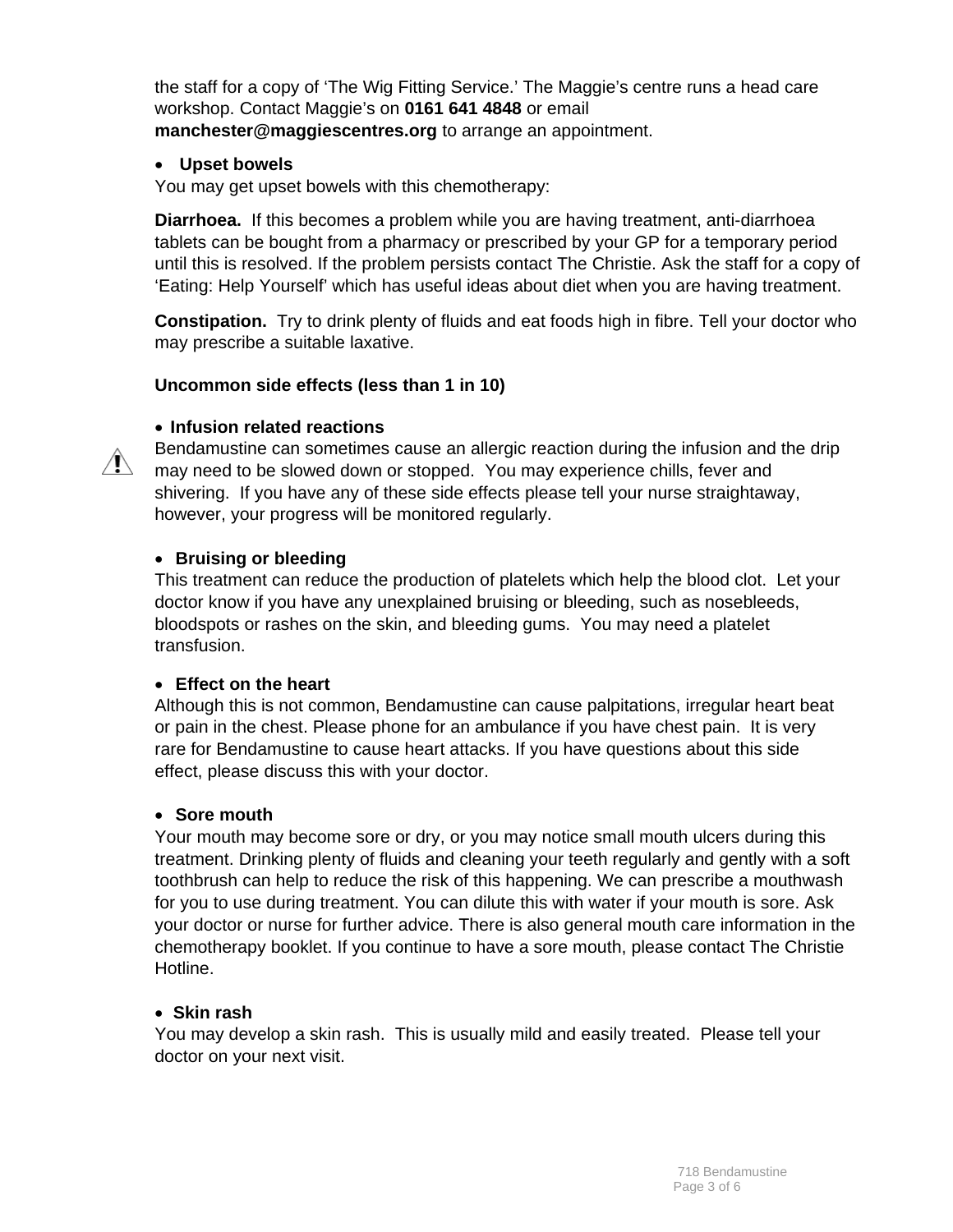## **Rare side effects (less than 1 in 100)**

 **Extravasation** is when chemotherapy leaks outside the vein. If you develop redness, soreness or pain at the injection site **at any time** please let us know straight away.

# **Serious and potentially life threatening side effects**

In a small proportion of patients chemotherapy can result in very severe side effects which may rarely result in death. The team caring for you will discuss the risk of these side effects with you.

# **Sex, contraception & fertility**

**Protecting your partner and contraception:** We recommend that you or your partner use a condom during sexual intercourse while you are having the course of chemotherapy. Chemotherapy is dangerous to unborn babies and this will also protect you and your partner from any chemotherapy drugs that may be present in semen and in the vagina. If you suspect that you may be pregnant please tell your doctor immediately.

**Fertility:** This chemotherapy may affect your ability to have children. Your doctor or nurse should have discussed this with you. If not, please ask them before you start treatment.

# **Late side effects**

Some side effects may become evident only after a number of years. In reaching any decision with you about treatment, the potential benefit you receive from treatment will be weighed against the risks of serious long term side effects to the heart, lungs, kidneys and bone marrow. With some drugs there is also a small but definite risk of developing another cancer. If any of these problems specifically applies to you, the doctor will discuss these with you and note this on your consent form.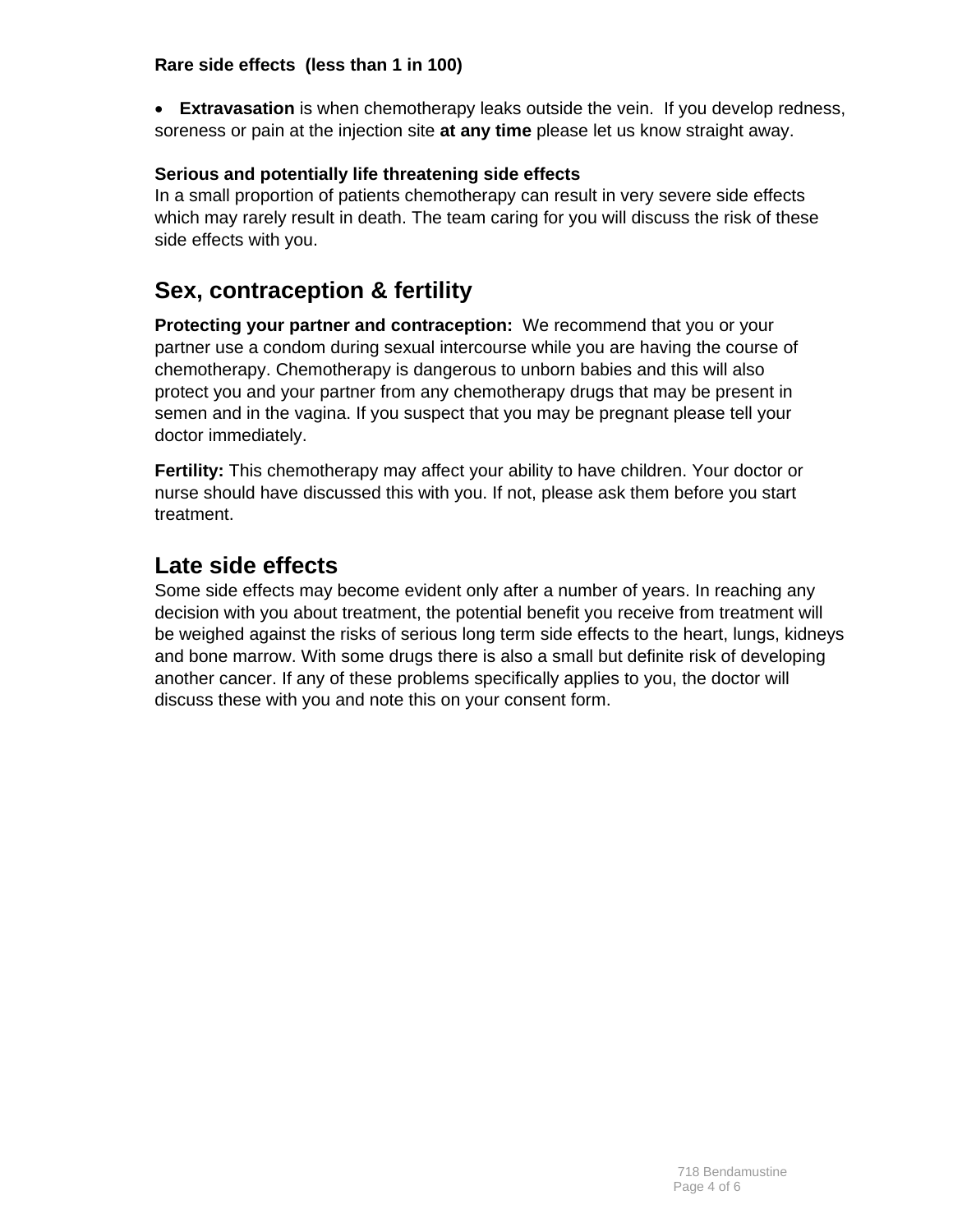# **Contacts**

If you have any general questions or concerns about your treatment, please ring the area where you are having treatment:

| • Haematology day unit                |                                                                  | 0161 446 3924                                                                                                                                       |
|---------------------------------------|------------------------------------------------------------------|-----------------------------------------------------------------------------------------------------------------------------------------------------|
| • Lymphoma clinical nurse specialists |                                                                  | 0161 446 8573                                                                                                                                       |
| • Lymphoma secretaries                | 0161 446 3753<br>0161 446 3360<br>0161 446 3956<br>0161 446 3869 | Professor Radford/Dr Linton<br>Professor Illidge<br>Dr Smith<br>0161 446 3332 Professor Cowan<br><b>0161 446 3302</b> Dr Harris/Dr Chan<br>Dr Bloor |
| • Palatine Treatment Ward             | 0161 446 3960/3961                                               |                                                                                                                                                     |
| • General enquiries                   | 0161 446 3000                                                    |                                                                                                                                                     |
|                                       |                                                                  |                                                                                                                                                     |
|                                       |                                                                  |                                                                                                                                                     |
|                                       |                                                                  |                                                                                                                                                     |